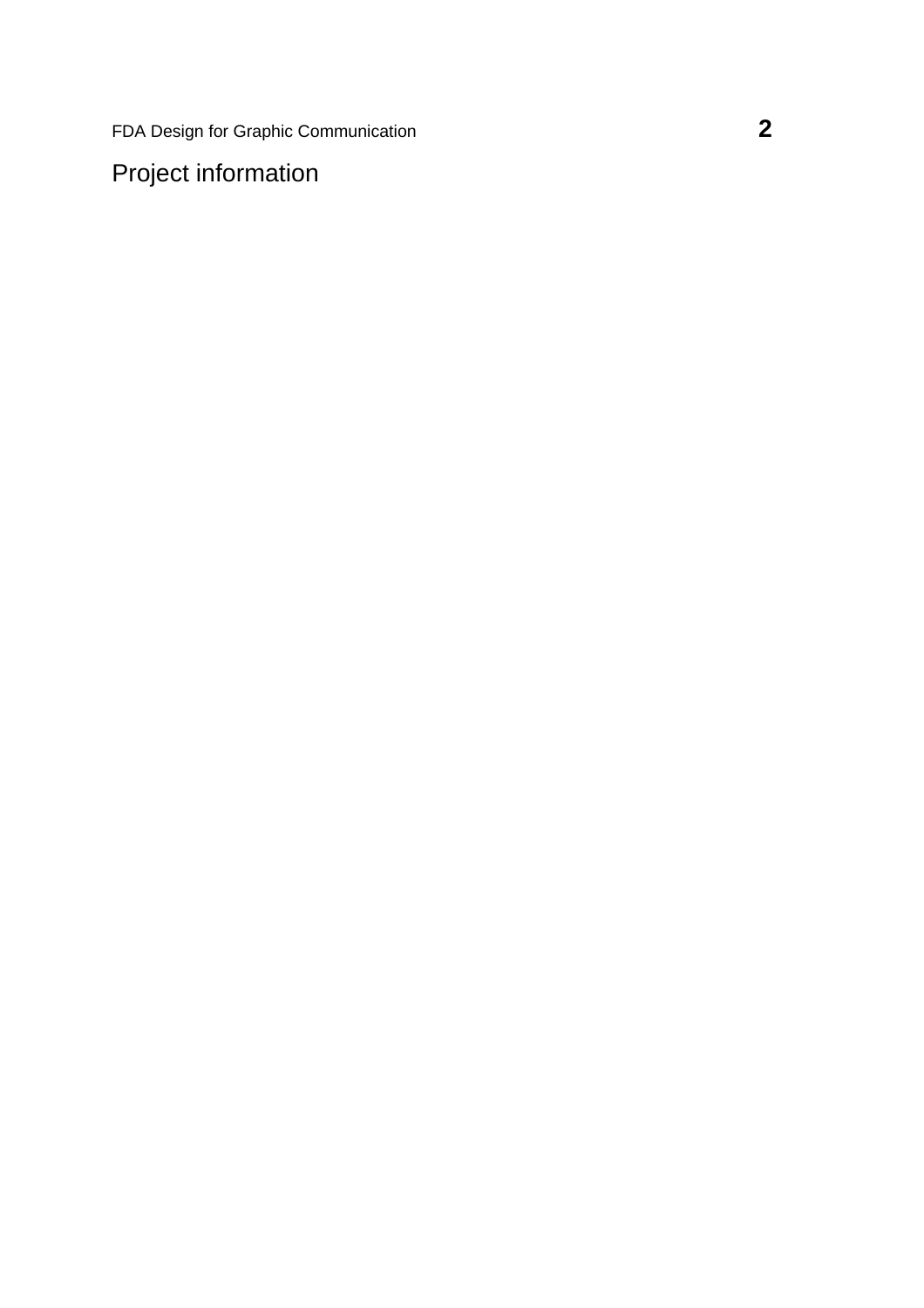| <b>Module</b>                           | <b>Optional scheme</b>                                                                                                            |
|-----------------------------------------|-----------------------------------------------------------------------------------------------------------------------------------|
| <b>Project number</b>                   | 01                                                                                                                                |
| <b>Project title</b>                    | The Mentorship Scheme                                                                                                             |
| <b>Theme</b>                            | Extending work related Learning                                                                                                   |
| Commence date<br><b>Completion date</b> | 28.09.07<br>28.09.07 for the questionnaire attached<br>07. for the Selection task (see below)<br>for the Launch Night<br>15.11.07 |

# **Students**

#### **Description**

The Mentorship Scheme is a new initiative being introduced to the FdA course. It brings together second year students and Industry professionals from a variety of practices and studios. It offers you the unique opportunity to have a professional mentor outside of the college environment. Students and Mentors will be matched up by cross examining the responses given on the questionnaires.

- . The Mentorship Scheme is an **optional** part of the
- FdA program.
- . The scheme can accommodate 30 students ONLY

#### **If you wish to take part in The Mentorship Scheme you must**

- . Put your name on the sign up sheet
- . Complete and return the questionnaire today (see attached form)
- . Complete the selection task (see below)
- . Be prepared to complete a reflective feedback form on The Mentorship Scheme website for each meeting you have with your mentor.

Be aware, it is likely that more than 30 students will want to participate in The Mentorship Scheme. The thirty places will be awarded on the basis of quality and prompt submission of work for the selection task. (see below)

#### **Requirements - The Selection Task**

Produce a document that **must** include:

- . CV with Contact details.
- . Your personal reasons for wanting to be involved with The Mentorship Scheme.
- . Your aims and goals.

Produce two copies of your document. Hand both in to the FdA office on the **15.09.07**. The best thirty entries will get a place on the scheme. Those who are successful will have their second copy given back to them on the launch evening of the scheme **15.11.07** so that they can be given to their mentors. Your document should give your mentor an idea about who you are and the style of your work. Remember your document will form part of your mentors first impression of you, so consider very carefully how you want to come across. It might be a good idea to include samples of your work/personal information/design preferences/or something frivolous, which could act as a conversation starter!

#### **Technical specifications**

The only restriction is that your document should be created on A4 stock, you can use any appropriate production method.